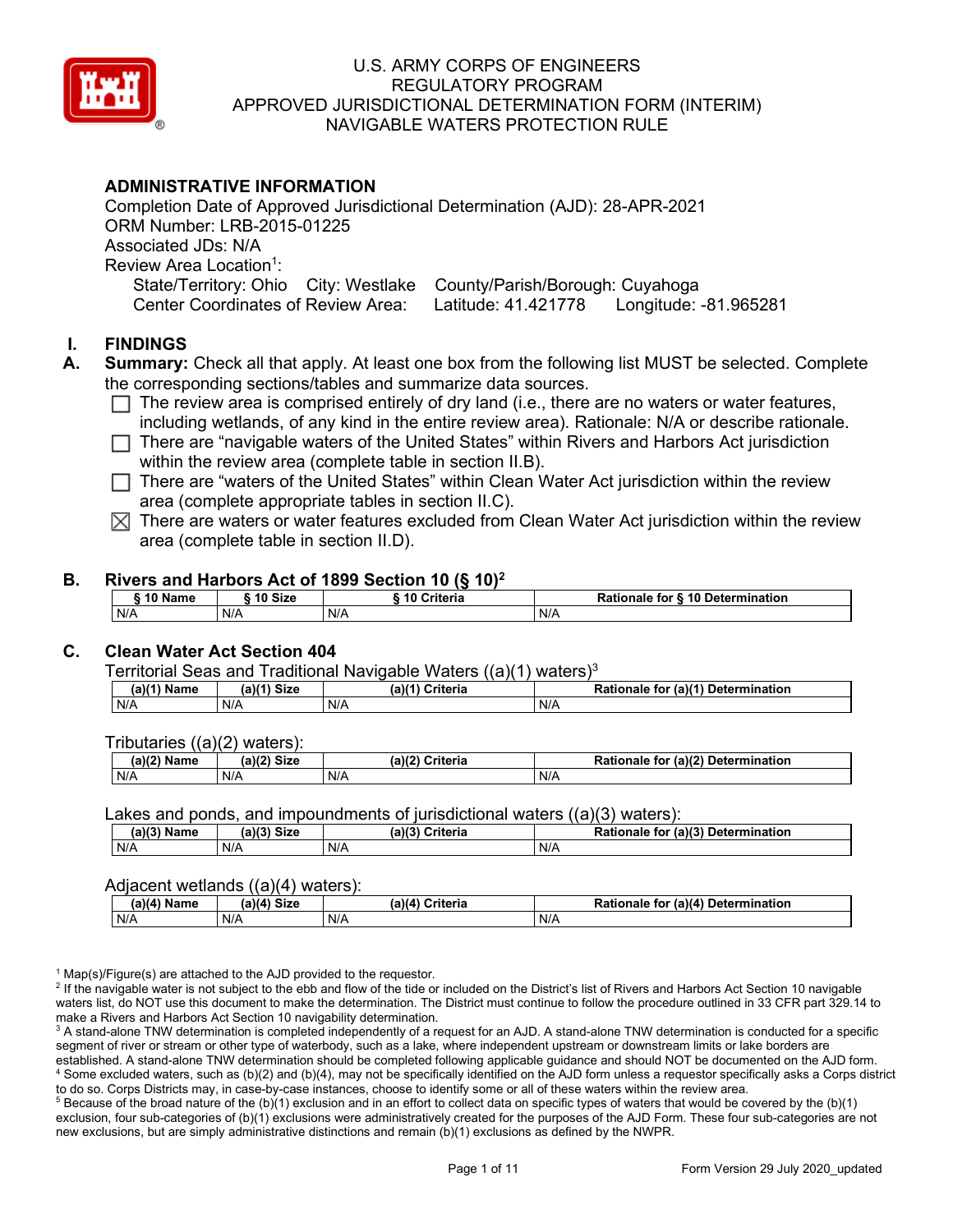

# **D. Excluded Waters or Features**

Excluded waters  $((b)(1) - (b)(12))^4$ :

| <b>Exclusion Name</b>            | <b>Exclusion Size</b> | Exclusion <sup>5</sup>      | <b>Rationale for Exclusion Determination</b>                                                                                                                                                                                                                                                                                                                                                                                                                                                                                                                                                                                                                                                                                                                                                                                                                                                                                                                                                                                                                                                                                                                                                                                                |
|----------------------------------|-----------------------|-----------------------------|---------------------------------------------------------------------------------------------------------------------------------------------------------------------------------------------------------------------------------------------------------------------------------------------------------------------------------------------------------------------------------------------------------------------------------------------------------------------------------------------------------------------------------------------------------------------------------------------------------------------------------------------------------------------------------------------------------------------------------------------------------------------------------------------------------------------------------------------------------------------------------------------------------------------------------------------------------------------------------------------------------------------------------------------------------------------------------------------------------------------------------------------------------------------------------------------------------------------------------------------|
| LRB-2015-01225<br>Wetland 1 2021 | $0.35$ acres          | (b)(1) Non-adjacent wetland | (a)(1) Assessment: The wetland is not an $(a)(1)$<br>traditional navigable water or a water subject to the ebb<br>and flow of the tide. The wetland is not on the Buffalo<br>District Section 10 list, has not been determined by a<br>Federal Court to be navigable under Federal law, and<br>does not meet the legal definition of navigable-in-fact.<br>The wetland has not been used, is not currently being<br>used, and is not susceptible of being used (with or<br>without reasonable improvements), as a highway for<br>commerce over which trade and travel are, or may be<br>conducted in the customary modes of trade and travel<br>on water. The wetland does not support navigation of<br>any sort and is hundreds of miles from the nearest tidal<br>water.                                                                                                                                                                                                                                                                                                                                                                                                                                                                  |
|                                  |                       |                             | (a)(2) Assessment: The wetland is not a naturally<br>occurring surface water channel, or a constructed or<br>excavated channel used to convey water and therefore,<br>is not an (a)(2) water.                                                                                                                                                                                                                                                                                                                                                                                                                                                                                                                                                                                                                                                                                                                                                                                                                                                                                                                                                                                                                                               |
|                                  |                       |                             | (a)(3) Assessment: The wetland does not meet the<br>definition of an (a)(3) water as it is not a lake, pond, or<br>impoundment of a jurisdictional water. The wetland is<br>not a standing body of open water. Mapping resources<br>do not indicate that a water of the U.S. previously<br>existed in this location.                                                                                                                                                                                                                                                                                                                                                                                                                                                                                                                                                                                                                                                                                                                                                                                                                                                                                                                        |
|                                  |                       |                             | (a)(4) Assessment: The wetland does not meet the<br>definition of an (a)(4) adjacent wetland as it does not<br>meet any of the four adjacency criteria set forth in<br>33CFR328.3(c)(1) as described below.<br>• The wetland does not abut/touch a water identified in<br>paragraph (a)(1), (2), or (3) at any point or on any<br>side. The wetland is surrounded by upland on all<br>sides as verified by the Corps in the field during the<br>December 3, 2015 site visit. The nearest potential<br>$(a)(1)$ , $(2)$ , or $(3)$ waters are 800+ feet away (see<br>Section IIIC) from the wetland and are separated<br>from the wetland by roads and development.<br>The wetland is not inundated by flooding from a<br>water identified in paragraph $(a)(1)$ , $(2)$ , or $(3)$ in a<br>typical year. The wetland is located within FEMA<br>Flood Zone X (area of minimal flood hazard, usually<br>depicted on FIRMs as above the 500-year flood<br>level). The wetland is surrounded by upland on all<br>sides as verified by the Corps in the field during the<br>December 3, 2015 site visit. The nearest potential<br>$(a)(1)$ , $(2)$ , or $(3)$ waters are 800+ feet away (see<br>Section IIIC) from the wetland and are separated |

 $1$  Map(s)/Figure(s) are attached to the AJD provided to the requestor.

<sup>2</sup> If the navigable water is not subject to the ebb and flow of the tide or included on the District's list of Rivers and Harbors Act Section 10 navigable waters list, do NOT use this document to make the determination. The District must continue to follow the procedure outlined in 33 CFR part 329.14 to make a Rivers and Harbors Act Section 10 navigability determination.

<sup>3</sup> A stand-alone TNW determination is completed independently of a request for an AJD. A stand-alone TNW determination is conducted for a specific segment of river or stream or other type of waterbody, such as a lake, where independent upstream or downstream limits or lake borders are established. A stand-alone TNW determination should be completed following applicable guidance and should NOT be documented on the AJD form. <sup>4</sup> Some excluded waters, such as (b)(2) and (b)(4), may not be specifically identified on the AJD form unless a requestor specifically asks a Corps district to do so. Corps Districts may, in case-by-case instances, choose to identify some or all of these waters within the review area.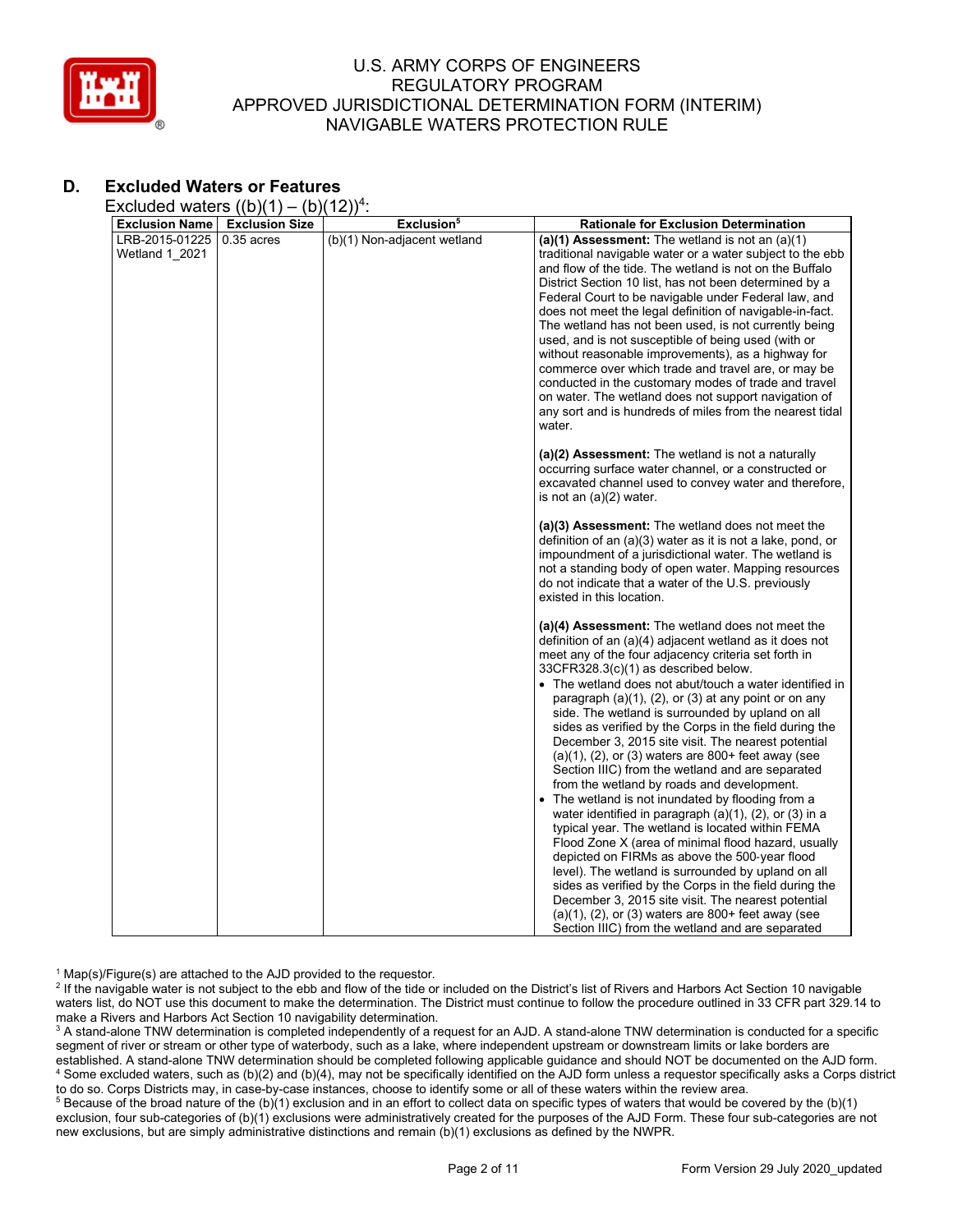

|                                  |              |                             | from the wetland by roads and development. As the<br>nearest potential $(a)(1)$ , $(2)$ , or $(3)$ water is located at<br>such a distance away, the wetland is within a<br>designated FEMA zone with minimal flooding<br>potential, and any flooding from the $(a)(1)$ , $(2)$ , or $(3)$<br>water would have to extend past/over roads, yards,<br>houses, and other higher elevation fills/features, it is<br>highly unlikely that the wetland would be inundated<br>by flooding from an $(a)(1)$ , $(2)$ , or $(3)$ water in a<br>typical year. No evidence of inundation by flooding<br>was observed during the December 3, 2015 site visit<br>nor on any aerial photographs which included drier<br>than normal conditions, normal conditions, and<br>wetter than normal conditions.<br>The wetland is not physically separated from a water<br>identified in paragraph (a)(1), (2), or (3) only by a<br>natural berm, bank, dune, or similar natural feature.<br>The wetland is surrounded by upland on all sides as<br>verified by the Corps in the field during the<br>December 3, 2015 site visit. No berms, banks,<br>dunes, or other natural features persist along the<br>wetland boundary. The nearest potential $(a)(1)$ , $(2)$ ,<br>or (3) waters are 800+ feet away (see Section IIIC)<br>from the wetland and are separated from the wetland<br>by roads and development.<br>• The wetland is not physically separated from a water<br>identified in paragraph (a)(1), (2), or (3) only by an<br>artificial dike, barrier, or similar artificial structure.<br>The wetland is surrounded by upland on all sides as<br>verified by the Corps in the field during the<br>December 3, 2015 site visit. No artificial dike, barrier,<br>or similar artificial structure persist immediately along<br>to the wetland boundary. The nearest potential<br>$(a)(1)$ , $(2)$ , or $(3)$ waters are 800+ feet away (see<br>Section IIIC) from the wetland and are separated<br>from the wetland by multiple artificial structures<br>(roads and development. No culvert, flood or tide<br>gate, pump, or similar artificial feature provides direct<br>hydrologic connection between the wetland a water<br>identified in paragraph $(a)(1)$ , $(2)$ , or $(3)$ . The wetland<br>drains downslope via discrete overland sheet flow to<br>a drainageway/swale. The drainageway/swale drains<br>into a storm sewer catch basin that ultimately outlets<br>to a tributary however, this alone does not satisfy<br>adjacency criteria. The wetland is not part of a larger<br>wetland divided by a road or similar artificial<br>structure. |
|----------------------------------|--------------|-----------------------------|------------------------------------------------------------------------------------------------------------------------------------------------------------------------------------------------------------------------------------------------------------------------------------------------------------------------------------------------------------------------------------------------------------------------------------------------------------------------------------------------------------------------------------------------------------------------------------------------------------------------------------------------------------------------------------------------------------------------------------------------------------------------------------------------------------------------------------------------------------------------------------------------------------------------------------------------------------------------------------------------------------------------------------------------------------------------------------------------------------------------------------------------------------------------------------------------------------------------------------------------------------------------------------------------------------------------------------------------------------------------------------------------------------------------------------------------------------------------------------------------------------------------------------------------------------------------------------------------------------------------------------------------------------------------------------------------------------------------------------------------------------------------------------------------------------------------------------------------------------------------------------------------------------------------------------------------------------------------------------------------------------------------------------------------------------------------------------------------------------------------------------------------------------------------------------------------------------------------------------------------------------------------------------------------------------------------------------------------------------------------------------------------------------------------------------------------------------------------------------------------------------------------------------------------------------------------------------------------------------------------------------------------|
| LRB-2015-01225<br>Wetland 2 2021 | $0.07$ acres | (b)(1) Non-adjacent wetland | (a)(1) Assessment: The wetland is not an $(a)(1)$<br>traditional navigable water or a water subject to the ebb<br>and flow of the tide. The wetland is not on the Buffalo<br>District Section 10 list, has not been determined by a<br>Federal Court to be navigable under Federal law, and                                                                                                                                                                                                                                                                                                                                                                                                                                                                                                                                                                                                                                                                                                                                                                                                                                                                                                                                                                                                                                                                                                                                                                                                                                                                                                                                                                                                                                                                                                                                                                                                                                                                                                                                                                                                                                                                                                                                                                                                                                                                                                                                                                                                                                                                                                                                                    |
|                                  |              |                             | does not meet the legal definition of navigable-in-fact.                                                                                                                                                                                                                                                                                                                                                                                                                                                                                                                                                                                                                                                                                                                                                                                                                                                                                                                                                                                                                                                                                                                                                                                                                                                                                                                                                                                                                                                                                                                                                                                                                                                                                                                                                                                                                                                                                                                                                                                                                                                                                                                                                                                                                                                                                                                                                                                                                                                                                                                                                                                       |

 $1$  Map(s)/Figure(s) are attached to the AJD provided to the requestor.

<sup>&</sup>lt;sup>2</sup> If the navigable water is not subject to the ebb and flow of the tide or included on the District's list of Rivers and Harbors Act Section 10 navigable waters list, do NOT use this document to make the determination. The District must continue to follow the procedure outlined in 33 CFR part 329.14 to make a Rivers and Harbors Act Section 10 navigability determination.

<sup>&</sup>lt;sup>3</sup> A stand-alone TNW determination is completed independently of a request for an AJD. A stand-alone TNW determination is conducted for a specific segment of river or stream or other type of waterbody, such as a lake, where independent upstream or downstream limits or lake borders are established. A stand-alone TNW determination should be completed following applicable guidance and should NOT be documented on the AJD form. <sup>4</sup> Some excluded waters, such as (b)(2) and (b)(4), may not be specifically identified on the AJD form unless a requestor specifically asks a Corps district to do so. Corps Districts may, in case-by-case instances, choose to identify some or all of these waters within the review area.

<sup>&</sup>lt;sup>5</sup> Because of the broad nature of the (b)(1) exclusion and in an effort to collect data on specific types of waters that would be covered by the (b)(1) exclusion, four sub-categories of (b)(1) exclusions were administratively created for the purposes of the AJD Form. These four sub-categories are not new exclusions, but are simply administrative distinctions and remain (b)(1) exclusions as defined by the NWPR.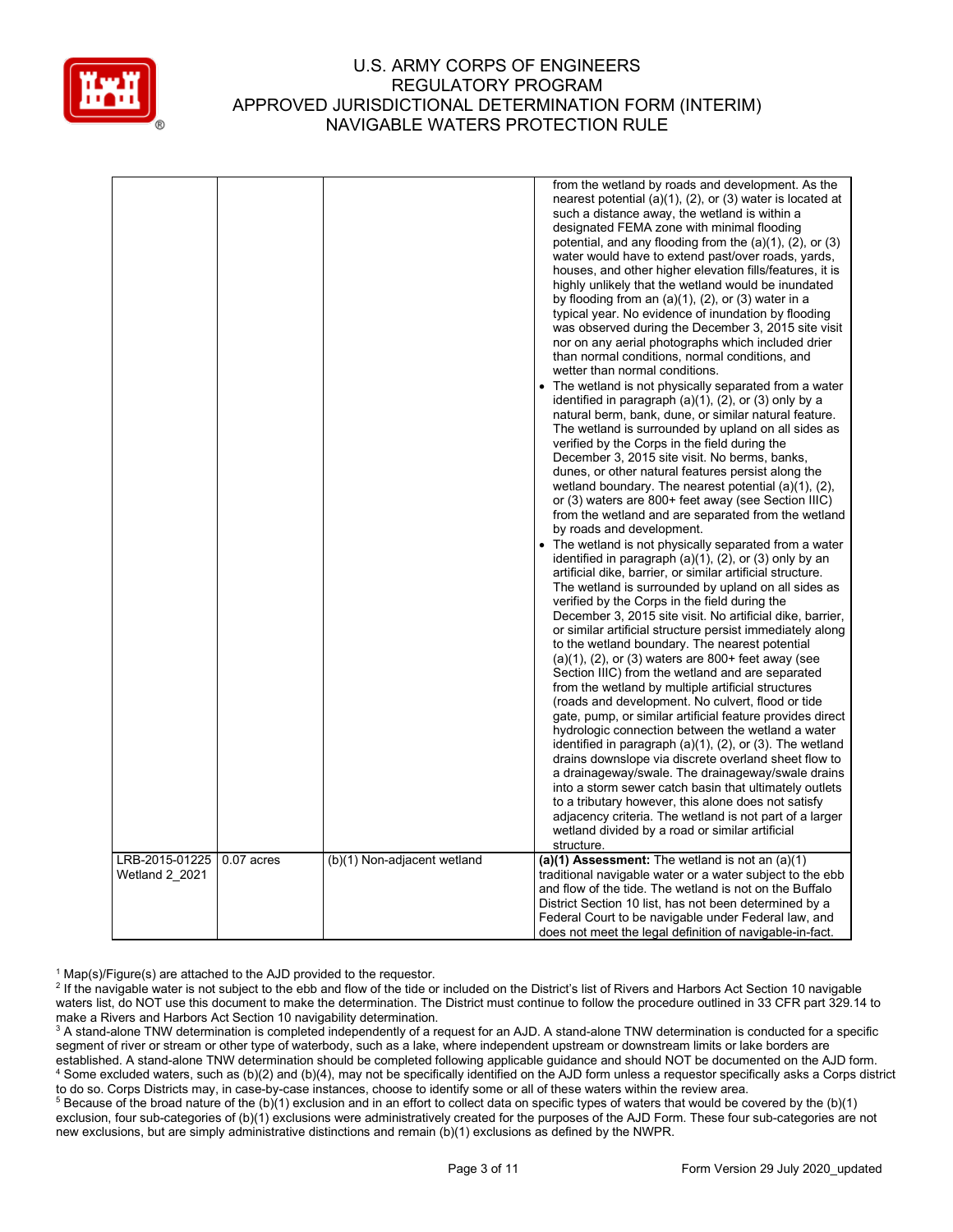

|  | The wetland has not been used, is not currently being<br>used, and is not susceptible of being used (with or<br>without reasonable improvements), as a highway for<br>commerce over which trade and travel are, or may be<br>conducted in the customary modes of trade and travel<br>on water. The wetland does not support navigation of<br>any sort and is hundreds of miles from the nearest tidal<br>water.                                                                                                                                                                                                                                                                                                                                                                                                                                                                                                                                                                                                                                                                                                                                                                                                                                                                                                                                                                                                                                                                                                                    |
|--|------------------------------------------------------------------------------------------------------------------------------------------------------------------------------------------------------------------------------------------------------------------------------------------------------------------------------------------------------------------------------------------------------------------------------------------------------------------------------------------------------------------------------------------------------------------------------------------------------------------------------------------------------------------------------------------------------------------------------------------------------------------------------------------------------------------------------------------------------------------------------------------------------------------------------------------------------------------------------------------------------------------------------------------------------------------------------------------------------------------------------------------------------------------------------------------------------------------------------------------------------------------------------------------------------------------------------------------------------------------------------------------------------------------------------------------------------------------------------------------------------------------------------------|
|  | (a)(2) Assessment: The wetland is not a naturally<br>occurring surface water channel, or a constructed or<br>excavated channel used to convey water and therefore,<br>is not an $(a)(2)$ water.                                                                                                                                                                                                                                                                                                                                                                                                                                                                                                                                                                                                                                                                                                                                                                                                                                                                                                                                                                                                                                                                                                                                                                                                                                                                                                                                    |
|  | (a)(3) Assessment: The wetland does not meet the<br>definition of an (a)(3) water as it is not a lake, pond, or<br>impoundment of a jurisdictional water. The wetland is<br>not a standing body of open water. Mapping resources<br>do not indicate that a water of the U.S. previously<br>existed in this location.                                                                                                                                                                                                                                                                                                                                                                                                                                                                                                                                                                                                                                                                                                                                                                                                                                                                                                                                                                                                                                                                                                                                                                                                               |
|  | (a)(4) Assessment: The wetland does not meet the<br>definition of an (a)(4) adjacent wetland as it does not<br>meet any of the four adjacency criteria set forth in<br>33CFR328.3(c)(1) as described below.<br>• The wetland does not abut/touch a water identified in<br>paragraph (a)(1), (2), or (3) at any point or on any<br>side. The wetland is surrounded by upland on all<br>sides as verified by the Corps in the field during the<br>December 3, 2015 site visit. The nearest potential<br>$(a)(1)$ , $(2)$ , or $(3)$ waters are 800+ feet away (see<br>Section IIIC) from the wetland and are separated<br>from the wetland by roads and development.<br>• The wetland is not inundated by flooding from a<br>water identified in paragraph $(a)(1)$ , $(2)$ , or $(3)$ in a<br>typical year. The wetland is located within FEMA<br>Flood Zone X (area of minimal flood hazard, usually<br>depicted on FIRMs as above the 500-year flood<br>level). The wetland is surrounded by upland on all<br>sides as verified by the Corps in the field during the<br>December 3, 2015 site visit. The nearest potential<br>$(a)(1)$ , $(2)$ , or $(3)$ waters are 800+ feet away (see<br>Section IIIC) from the wetland and are separated<br>from the wetland by roads and development. As the<br>nearest potential (a)(1), (2), or (3) water is located at<br>such a distance away, the wetland is within a<br>designated FEMA zone with minimal flooding<br>potential, and any flooding from the $(a)(1)$ , $(2)$ , or $(3)$ |
|  | water would have to extend past/over roads, yards,<br>houses, and other higher elevation fills/features, it is<br>highly unlikely that the wetland would be inundated<br>by flooding from an $(a)(1)$ , $(2)$ , or $(3)$ water in a<br>typical year. No evidence of inundation by flooding                                                                                                                                                                                                                                                                                                                                                                                                                                                                                                                                                                                                                                                                                                                                                                                                                                                                                                                                                                                                                                                                                                                                                                                                                                         |

 $1$  Map(s)/Figure(s) are attached to the AJD provided to the requestor.

<sup>2</sup> If the navigable water is not subject to the ebb and flow of the tide or included on the District's list of Rivers and Harbors Act Section 10 navigable waters list, do NOT use this document to make the determination. The District must continue to follow the procedure outlined in 33 CFR part 329.14 to make a Rivers and Harbors Act Section 10 navigability determination.

<sup>3</sup> A stand-alone TNW determination is completed independently of a request for an AJD. A stand-alone TNW determination is conducted for a specific segment of river or stream or other type of waterbody, such as a lake, where independent upstream or downstream limits or lake borders are established. A stand-alone TNW determination should be completed following applicable guidance and should NOT be documented on the AJD form. <sup>4</sup> Some excluded waters, such as (b)(2) and (b)(4), may not be specifically identified on the AJD form unless a requestor specifically asks a Corps district to do so. Corps Districts may, in case-by-case instances, choose to identify some or all of these waters within the review area.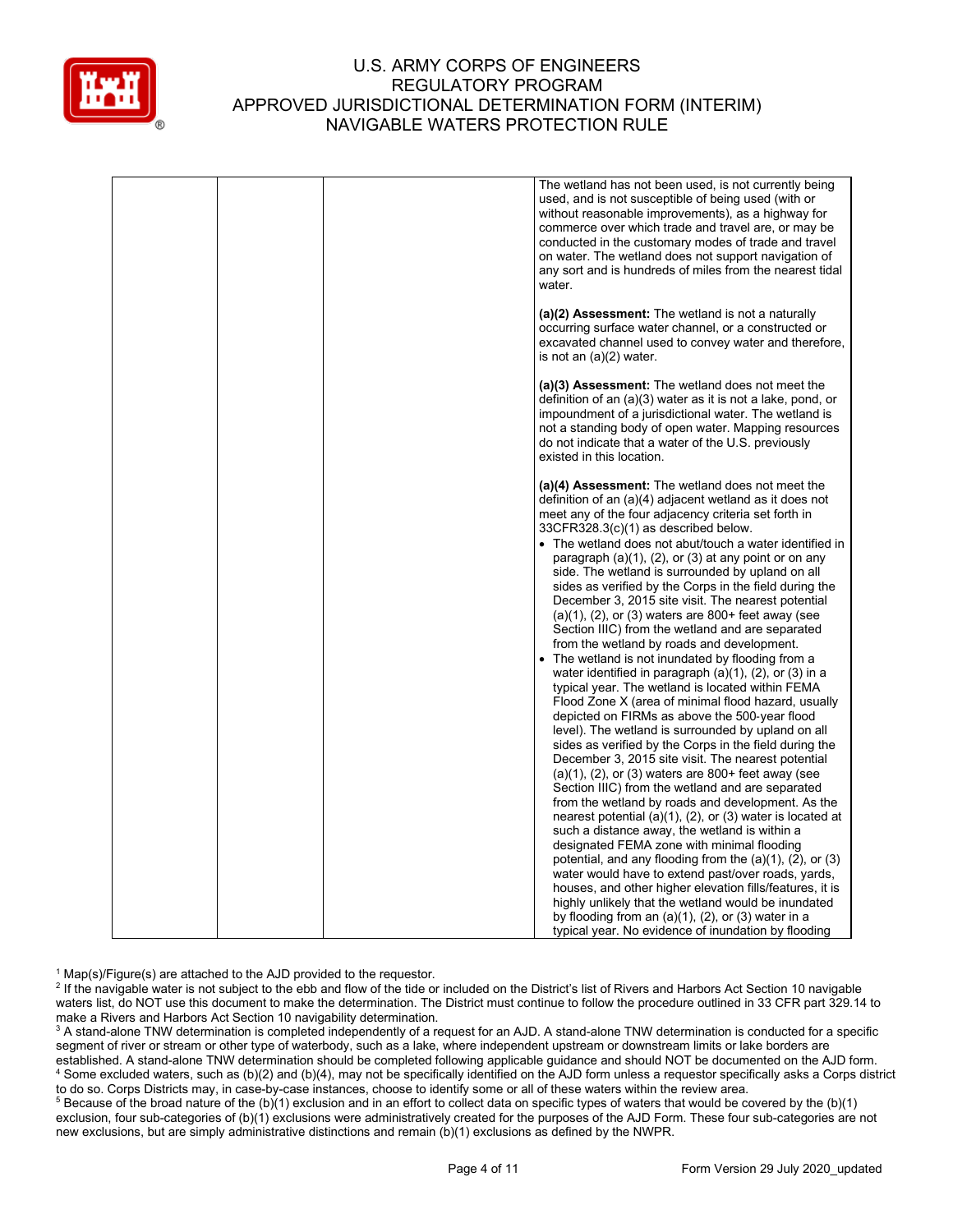

|                                                    |              |                             | was observed during the December 3, 2015 site visit<br>nor on any aerial photographs which included drier<br>than normal conditions, normal conditions, and<br>wetter than normal conditions.<br>The wetland is not physically separated from a water<br>identified in paragraph $(a)(1)$ , $(2)$ , or $(3)$ only by a<br>natural berm, bank, dune, or similar natural feature.<br>The wetland is surrounded by upland on all sides as<br>verified by the Corps in the field during the<br>December 3, 2015 site visit. No berms, banks,<br>dunes, or other natural features persist along the<br>wetland boundary. The nearest potential $(a)(1)$ , $(2)$ ,<br>or (3) waters are 800+ feet away (see Section IIIC)<br>from the wetland and are separated from the wetland<br>by roads and development.<br>• The wetland is not physically separated from a water<br>identified in paragraph (a)(1), (2), or (3) only by an<br>artificial dike, barrier, or similar artificial structure.<br>The wetland is surrounded by upland on all sides as<br>verified by the Corps in the field during the<br>December 3, 2015 site visit. No artificial dike, barrier,<br>or similar artificial structure persist immediately along<br>to the wetland boundary. The nearest potential<br>$(a)(1)$ , $(2)$ , or $(3)$ waters are 800+ feet away (see<br>Section IIIC) from the wetland and are separated<br>from the wetland by multiple artificial structures<br>(roads and development. While the wetland does<br>drain into a catch basin which ultimately routes<br>through a storm sewer and outlets into an $(a)(2)$<br>water, the wetland is separated from the $(a)(2)$ water<br>by several manmade barriers (roads, development,<br>fills/features) thereby not meeting the adjacency<br>criteria. The wetland is not part of a larger wetland<br>divided by a road or similar artificial structure. |
|----------------------------------------------------|--------------|-----------------------------|------------------------------------------------------------------------------------------------------------------------------------------------------------------------------------------------------------------------------------------------------------------------------------------------------------------------------------------------------------------------------------------------------------------------------------------------------------------------------------------------------------------------------------------------------------------------------------------------------------------------------------------------------------------------------------------------------------------------------------------------------------------------------------------------------------------------------------------------------------------------------------------------------------------------------------------------------------------------------------------------------------------------------------------------------------------------------------------------------------------------------------------------------------------------------------------------------------------------------------------------------------------------------------------------------------------------------------------------------------------------------------------------------------------------------------------------------------------------------------------------------------------------------------------------------------------------------------------------------------------------------------------------------------------------------------------------------------------------------------------------------------------------------------------------------------------------------------------------------------------------------------------------------|
| LRB-2015-01225                                     | $0.08$ acres | (b)(1) Non-adjacent wetland | See rationale for Wetland 1.                                                                                                                                                                                                                                                                                                                                                                                                                                                                                                                                                                                                                                                                                                                                                                                                                                                                                                                                                                                                                                                                                                                                                                                                                                                                                                                                                                                                                                                                                                                                                                                                                                                                                                                                                                                                                                                                         |
| Wetland 3 2021<br>LRB-2015-01225<br>Wetland 4 2021 | $0.02$ acres | (b)(1) Non-adjacent wetland | (a)(1) Assessment: The wetland is not an $(a)(1)$<br>traditional navigable water or a water subject to the ebb<br>and flow of the tide. The wetland is not on the Buffalo<br>District Section 10 list, has not been determined by a<br>Federal Court to be navigable under Federal law, and<br>does not meet the legal definition of navigable-in-fact.<br>The wetland has not been used, is not currently being<br>used, and is not susceptible of being used (with or<br>without reasonable improvements), as a highway for<br>commerce over which trade and travel are, or may be<br>conducted in the customary modes of trade and travel<br>on water. The wetland does not support navigation of<br>any sort and is hundreds of miles from the nearest tidal<br>water.<br>(a)(2) Assessment: The wetland is not a naturally                                                                                                                                                                                                                                                                                                                                                                                                                                                                                                                                                                                                                                                                                                                                                                                                                                                                                                                                                                                                                                                                      |
|                                                    |              |                             | occurring surface water channel, or a constructed or                                                                                                                                                                                                                                                                                                                                                                                                                                                                                                                                                                                                                                                                                                                                                                                                                                                                                                                                                                                                                                                                                                                                                                                                                                                                                                                                                                                                                                                                                                                                                                                                                                                                                                                                                                                                                                                 |

 $1$  Map(s)/Figure(s) are attached to the AJD provided to the requestor.

<sup>2</sup> If the navigable water is not subject to the ebb and flow of the tide or included on the District's list of Rivers and Harbors Act Section 10 navigable waters list, do NOT use this document to make the determination. The District must continue to follow the procedure outlined in 33 CFR part 329.14 to make a Rivers and Harbors Act Section 10 navigability determination.

<sup>3</sup> A stand-alone TNW determination is completed independently of a request for an AJD. A stand-alone TNW determination is conducted for a specific segment of river or stream or other type of waterbody, such as a lake, where independent upstream or downstream limits or lake borders are established. A stand-alone TNW determination should be completed following applicable guidance and should NOT be documented on the AJD form. <sup>4</sup> Some excluded waters, such as (b)(2) and (b)(4), may not be specifically identified on the AJD form unless a requestor specifically asks a Corps district to do so. Corps Districts may, in case-by-case instances, choose to identify some or all of these waters within the review area.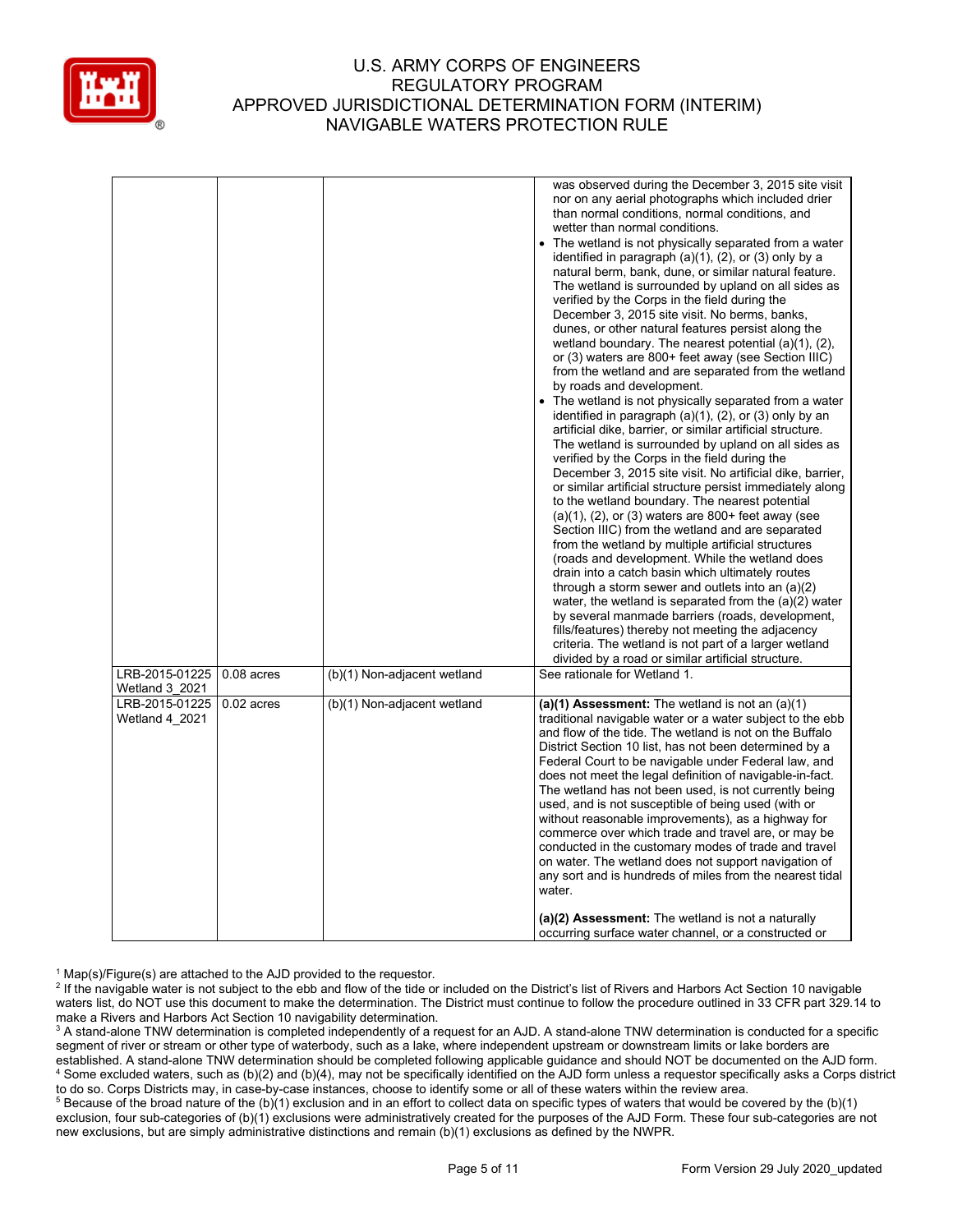

|  | excavated channel used to convey water and therefore,<br>is not an $(a)(2)$ water.                                                                                                                                                                                                                                                                                                                                                                                                                                                                                                                                                                                                                                                                                                                                                                                                                                                                                                                                                                                                                                                                                                                                                                                                                                                 |
|--|------------------------------------------------------------------------------------------------------------------------------------------------------------------------------------------------------------------------------------------------------------------------------------------------------------------------------------------------------------------------------------------------------------------------------------------------------------------------------------------------------------------------------------------------------------------------------------------------------------------------------------------------------------------------------------------------------------------------------------------------------------------------------------------------------------------------------------------------------------------------------------------------------------------------------------------------------------------------------------------------------------------------------------------------------------------------------------------------------------------------------------------------------------------------------------------------------------------------------------------------------------------------------------------------------------------------------------|
|  | (a)(3) Assessment: The wetland does not meet the<br>definition of an (a)(3) water as it is not a lake, pond, or<br>impoundment of a jurisdictional water. The wetland is<br>not a standing body of open water. Mapping resources<br>do not indicate that a water of the U.S. previously<br>existed in this location.                                                                                                                                                                                                                                                                                                                                                                                                                                                                                                                                                                                                                                                                                                                                                                                                                                                                                                                                                                                                               |
|  | (a)(4) Assessment: The wetland does not meet the<br>definition of an (a)(4) adjacent wetland as it does not<br>meet any of the four adjacency criteria set forth in<br>$33CFR328.3(c)(1)$ as described below.<br>• The wetland does not abut/touch a water identified in<br>paragraph (a)(1), (2), or (3) at any point or on any<br>side. The wetland is surrounded by upland on all<br>sides as verified by the Corps in the field during the<br>December 3, 2015 site visit. The nearest potential<br>$(a)(1)$ , $(2)$ , or $(3)$ waters are 800+ feet away (see<br>Section IIIC) from the wetland and are separated<br>from the wetland by roads and development.                                                                                                                                                                                                                                                                                                                                                                                                                                                                                                                                                                                                                                                               |
|  | • The wetland is not inundated by flooding from a<br>water identified in paragraph $(a)(1)$ , $(2)$ , or $(3)$ in a<br>typical year. The wetland is located within FEMA<br>Flood Zone X (area of minimal flood hazard, usually<br>depicted on FIRMs as above the 500-year flood<br>level). The wetland is surrounded by upland on all<br>sides as verified by the Corps in the field during the<br>December 3, 2015 site visit. The nearest potential<br>$(a)(1)$ , $(2)$ , or $(3)$ waters are 800+ feet away (see<br>Section IIIC) from the wetland and are separated<br>from the wetland by roads and development. As the<br>nearest potential (a) $(1)$ , $(2)$ , or $(3)$ water is located at<br>such a distance away, the wetland is within a<br>designated FEMA zone with minimal flooding<br>potential, and any flooding from the $(a)(1)$ , $(2)$ , or $(3)$<br>water would have to extend past/over roads, yards,<br>houses, and other higher elevation fills/features, it is<br>highly unlikely that the wetland would be inundated<br>by flooding from an $(a)(1)$ , $(2)$ , or $(3)$ water in a<br>typical year. No evidence of inundation by flooding<br>was observed during the December 3, 2015 site visit<br>nor on any aerial photographs which included drier<br>than normal conditions, normal conditions, and |
|  | wetter than normal conditions.<br>• The wetland is not physically separated from a water<br>identified in paragraph (a)(1), (2), or (3) only by a<br>natural berm, bank, dune, or similar natural feature.<br>The wetland is surrounded by upland on all sides as<br>verified by the Corps in the field during the<br>December 3, 2015 site visit. No berms, banks,                                                                                                                                                                                                                                                                                                                                                                                                                                                                                                                                                                                                                                                                                                                                                                                                                                                                                                                                                                |
|  | dunes, or other natural features persist along the                                                                                                                                                                                                                                                                                                                                                                                                                                                                                                                                                                                                                                                                                                                                                                                                                                                                                                                                                                                                                                                                                                                                                                                                                                                                                 |

 $1$  Map(s)/Figure(s) are attached to the AJD provided to the requestor.

<sup>2</sup> If the navigable water is not subject to the ebb and flow of the tide or included on the District's list of Rivers and Harbors Act Section 10 navigable waters list, do NOT use this document to make the determination. The District must continue to follow the procedure outlined in 33 CFR part 329.14 to make a Rivers and Harbors Act Section 10 navigability determination.

<sup>3</sup> A stand-alone TNW determination is completed independently of a request for an AJD. A stand-alone TNW determination is conducted for a specific segment of river or stream or other type of waterbody, such as a lake, where independent upstream or downstream limits or lake borders are established. A stand-alone TNW determination should be completed following applicable guidance and should NOT be documented on the AJD form. <sup>4</sup> Some excluded waters, such as (b)(2) and (b)(4), may not be specifically identified on the AJD form unless a requestor specifically asks a Corps district to do so. Corps Districts may, in case-by-case instances, choose to identify some or all of these waters within the review area.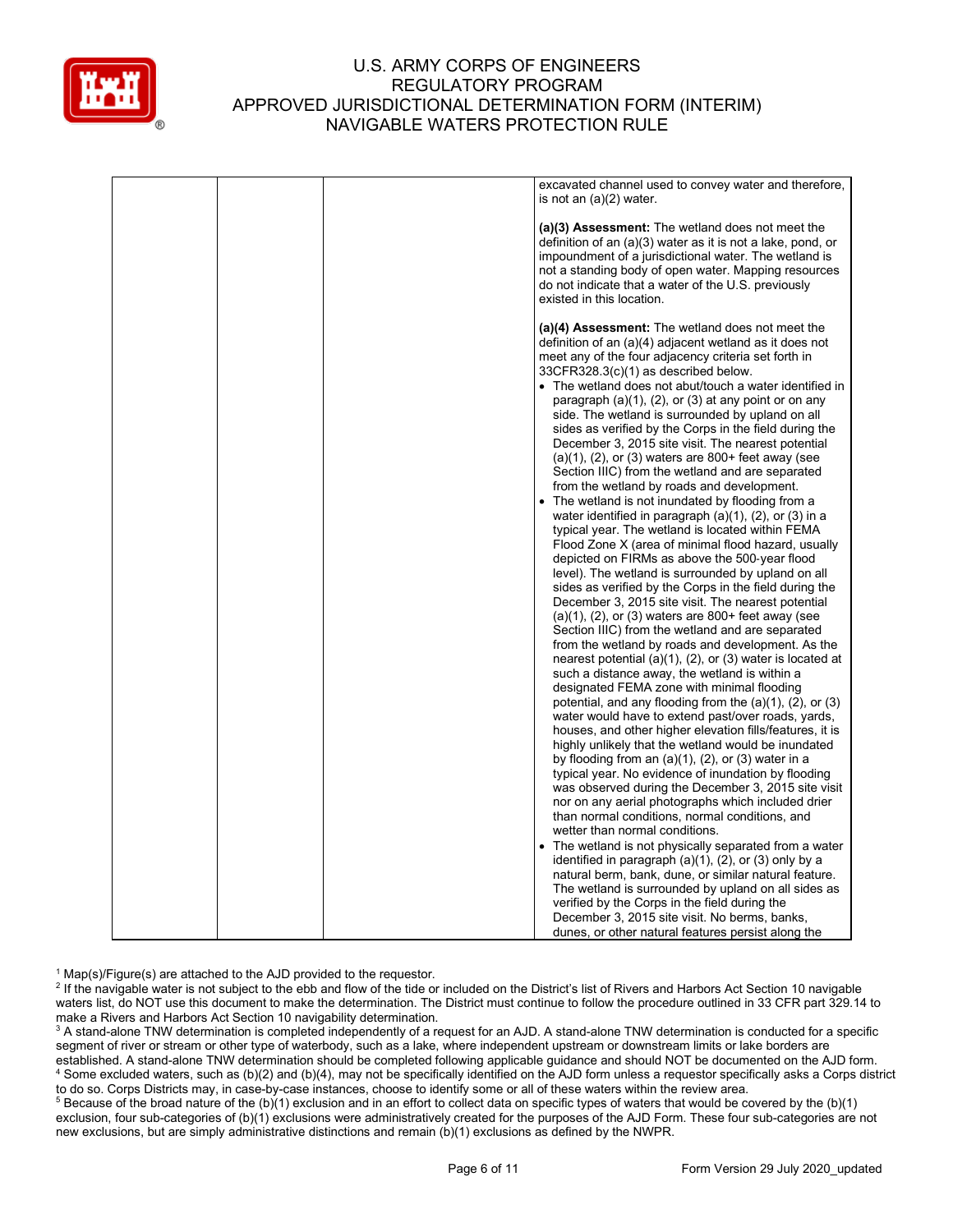

| LRB-2015-01225        | $0.01$ acres | (b)(1) Non-adjacent wetland | The wetland is not physically separated from a water<br>identified in paragraph (a)(1), (2), or (3) only by an<br>artificial dike, barrier, or similar artificial structure.<br>The wetland is surrounded by upland on all sides as<br>verified by the Corps in the field during the<br>December 3, 2015 site visit. No artificial dike, barrier,<br>or similar artificial structure persist immediately along<br>to the wetland boundary. The nearest potential<br>$(a)(1)$ , $(2)$ , or $(3)$ waters are 800+ feet away (see<br>Section IIIC) from the wetland and are separated<br>from the wetland by multiple artificial structures<br>(roads and development. While the wetland does<br>drain into an off-site drainageway/swale which flows<br>into a catch basin, ultimately routes through a storm<br>sewer, and outlets into an $(a)(2)$ water, the wetland is<br>separated from the (a)(2) water by several manmade<br>barriers (roads, development, fills/features) thereby<br>not meeting the adjacency criteria. The wetland is<br>not part of a larger wetland divided by a road or<br>similar artificial structure.<br>See rationale for Wetland 1. |
|-----------------------|--------------|-----------------------------|---------------------------------------------------------------------------------------------------------------------------------------------------------------------------------------------------------------------------------------------------------------------------------------------------------------------------------------------------------------------------------------------------------------------------------------------------------------------------------------------------------------------------------------------------------------------------------------------------------------------------------------------------------------------------------------------------------------------------------------------------------------------------------------------------------------------------------------------------------------------------------------------------------------------------------------------------------------------------------------------------------------------------------------------------------------------------------------------------------------------------------------------------------------------|
| <b>Wetland 5 2021</b> |              |                             |                                                                                                                                                                                                                                                                                                                                                                                                                                                                                                                                                                                                                                                                                                                                                                                                                                                                                                                                                                                                                                                                                                                                                                     |

# **II. SUPPORTING INFORMATION**

- **A. Select/enter all resources** that were used to aid in this determination and attach data/maps to this document and/or references/citations in the administrative record, as appropriate.
	- **\_X\_** Information submitted by, or on behalf of, the applicant/consultant: *Wetland Delineation Report, Permanent Parcel Number 217-06-033, Center Ridge Road & Hillsborough Point Drive, Westlake, Ohio, November 2015* & *Revised Delineation Map submitted to USACE LRB via email on January 5, 2015*

This information *is* sufficient for purposes of this AJD. Rationale: *N/A* 

- **Lata sheets prepared by the Corps: Title(s) and/or date(s).**<br>**X** Photographs: *Corps Site Visit photographs from December* **\_X\_** Photographs: *Corps Site Visit photographs from December 3, 2015; ConnectExplorer aerial photographs dated 4/12/15, 4/7/2019, 11/12/2020, 12/14/2018, and 4/8/2017; Google Earth aerial photographs dated 2/28/2006; Historicaerials.com aerial photographs dated 1952, 1962,1982, 1994, 2004, and 2017.*
- **\_X\_** Corps Site visit(s) conducted on: *December 3, 2015*
- **\_X\_** Previous Jurisdictional Determinations (AJDs or PJDs): *LRB-2015-01225- March 25, 2016 Approved Jurisdictional Determination*
- **\_X\_** Antecedent Precipitation Tool: *provide detailed discussion in Section III.B.*

 $1$  Map(s)/Figure(s) are attached to the AJD provided to the requestor.

<sup>&</sup>lt;sup>2</sup> If the navigable water is not subject to the ebb and flow of the tide or included on the District's list of Rivers and Harbors Act Section 10 navigable waters list, do NOT use this document to make the determination. The District must continue to follow the procedure outlined in 33 CFR part 329.14 to make a Rivers and Harbors Act Section 10 navigability determination.

<sup>&</sup>lt;sup>3</sup> A stand-alone TNW determination is completed independently of a request for an AJD. A stand-alone TNW determination is conducted for a specific segment of river or stream or other type of waterbody, such as a lake, where independent upstream or downstream limits or lake borders are established. A stand-alone TNW determination should be completed following applicable guidance and should NOT be documented on the AJD form. <sup>4</sup> Some excluded waters, such as (b)(2) and (b)(4), may not be specifically identified on the AJD form unless a requestor specifically asks a Corps district to do so. Corps Districts may, in case-by-case instances, choose to identify some or all of these waters within the review area.

 $5$  Because of the broad nature of the (b)(1) exclusion and in an effort to collect data on specific types of waters that would be covered by the (b)(1) exclusion, four sub-categories of (b)(1) exclusions were administratively created for the purposes of the AJD Form. These four sub-categories are not new exclusions, but are simply administrative distinctions and remain (b)(1) exclusions as defined by the NWPR.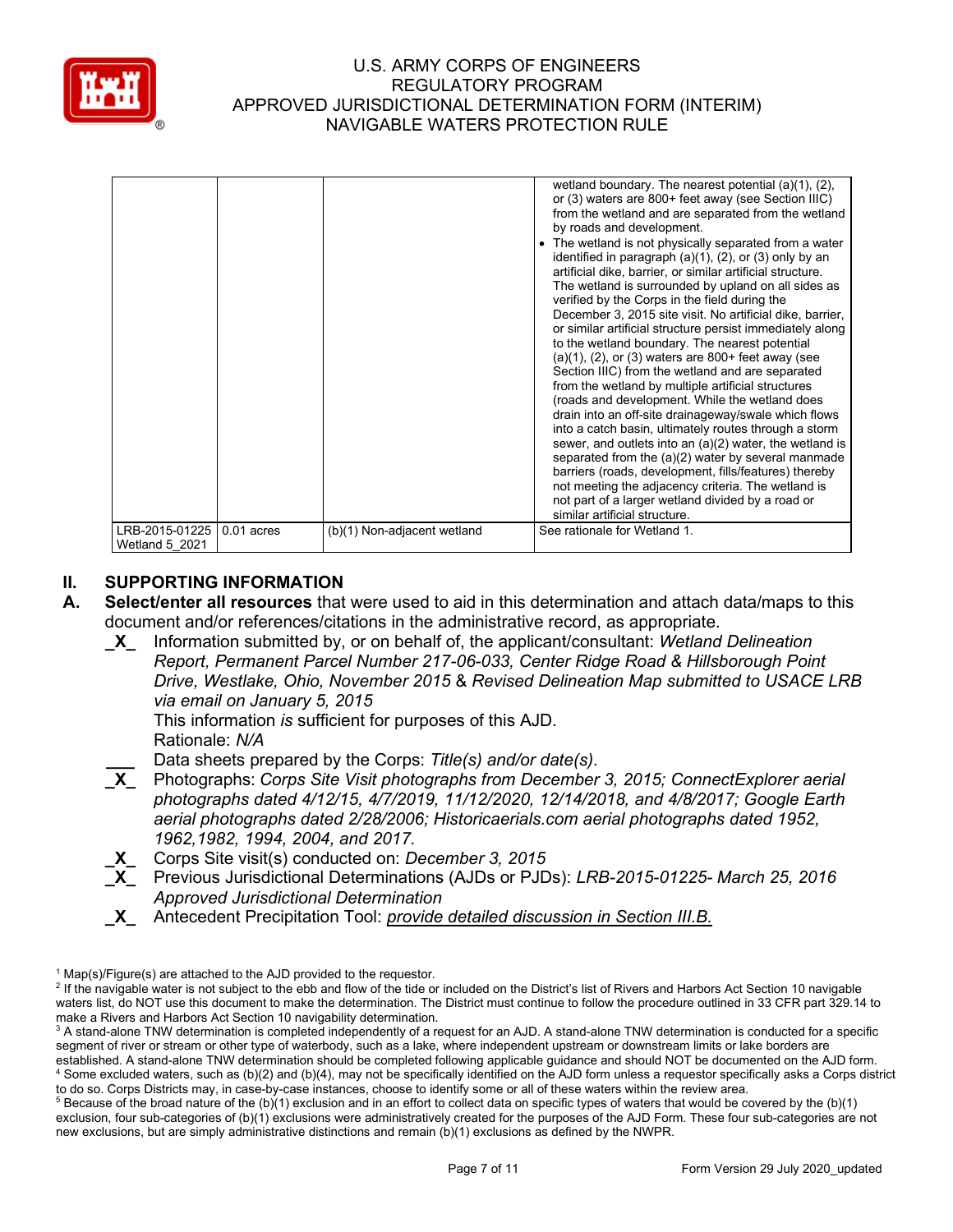

- **\_X\_** *USDA NRCS Soil Survey: USDA NRCS Web Soil Survey, https://websoilsurvey.nrcs.usda.gov/ accessed 3/22/2021 & 1980 USDA SCS Soil Survey of Cuyahoga County, Ohio (https://www.nrcs.usda.gov/Internet/FSE\_MANUSCRIPTS/ohio/cuyahogaOH1980/cuyahoga OH1980.pdf)*
- **\_X\_** USFWS NWI maps: *USFWS National Wetland Inventory: Surface Waters and Wetlands, https://www.fws.gov/wetlands/data/mapper.html accessed 3/22/2021*
- **\_X\_** USGS topographic maps: *Topographic maps from historicaerials.com dated 1934, 1948, 1961, 1979, 1985, 2000, and 2019*

### **Other data sources used to aid in this determination:**

| Data Source (select) | Name and/or date and other relevant information                                                   |
|----------------------|---------------------------------------------------------------------------------------------------|
| <b>USGS Sources</b>  | USGS The National Map Viewer, https://apps.nationalmap.gov/viewer/ accessed 3/22/2021             |
| <b>USDA Sources</b>  | $N/A$ .                                                                                           |
| <b>NOAA Sources</b>  | N/A.                                                                                              |
| <b>USACE Sources</b> | USACE ORM Database (Regulatory- ORM Project Locations and ORM Aquatic Resources)                  |
| State/Local/Tribal   | Cuyahoga County Web Mapping Application (https://gis.cuyahogacounty.us/html5viewer/?viewer=cegis) |
| Sources              | "2006 2 Foot Elevation Contours"                                                                  |
| <b>Other Sources</b> | <b>USEPA WATERS GeoViewer.</b>                                                                    |
|                      | https://epa.maps.arcgis.com/apps/webappviewer/index.html?id=ada349b90c26496ea52aab66a092593b      |
|                      | accessed 3/22/2021                                                                                |

**B. Typical year assessment(s):** The Corps Antecedent Precipitation Tool was used to complete typical year assessments. The APT pulls precipitation data from NOAA's Daily Global Historical Climatology Network. The APT evaluates normal precipitation conditions based on the three 30-day periods preceding the observation date. For each period, a weighted condition value is assigned by determining whether the 30- day precipitation total falls within, above, or below the 70th and 30th percentiles for totals from the same date range over the preceding 30 years. The APT then makes a determination of "normal," "wetter than normal," or "drier than normal" based on the condition value sum. The APT also displays results generated via the Palmer Drought Severity Index (PDSI) and the University of Delaware WebWIMP. The latitude/longitude for the subject parcel was input into the APT and "single" point was chosen for the geographic area. A "single point" geographic area was used, using the center coordinates of the review area (41.421778, -81.965281). Results and assessments are provided below:

| Latitude                                                                                                                                                               | Longitude  | Date      | <b>PDSI</b><br>Value | <b>PDSI Class</b> | Season     | <b>ARC</b><br>Score | <b>Antecedent Precip Condition</b> |  |  |  |
|------------------------------------------------------------------------------------------------------------------------------------------------------------------------|------------|-----------|----------------------|-------------------|------------|---------------------|------------------------------------|--|--|--|
| 41.42178                                                                                                                                                               | $-81.9653$ | 12/3/2015 | $-1.62$              | Mild drouaht      | Wet Season |                     | Drier than Normal                  |  |  |  |
| Assessment: The 12/3/2015 Corps site visit occurred during drier than normal conditions however, it was raining the day of<br>and a few days preceding the site visit. |            |           |                      |                   |            |                     |                                    |  |  |  |
| 41.42178                                                                                                                                                               | $-81.9653$ | 4/12/2015 | 1.81                 | Mild wetness      | Wet Season | 9                   | Drier than Normal                  |  |  |  |

 $1$  Map(s)/Figure(s) are attached to the AJD provided to the requestor.

<sup>&</sup>lt;sup>2</sup> If the navigable water is not subject to the ebb and flow of the tide or included on the District's list of Rivers and Harbors Act Section 10 navigable waters list, do NOT use this document to make the determination. The District must continue to follow the procedure outlined in 33 CFR part 329.14 to make a Rivers and Harbors Act Section 10 navigability determination.

<sup>&</sup>lt;sup>3</sup> A stand-alone TNW determination is completed independently of a request for an AJD. A stand-alone TNW determination is conducted for a specific segment of river or stream or other type of waterbody, such as a lake, where independent upstream or downstream limits or lake borders are established. A stand-alone TNW determination should be completed following applicable guidance and should NOT be documented on the AJD form. <sup>4</sup> Some excluded waters, such as (b)(2) and (b)(4), may not be specifically identified on the AJD form unless a requestor specifically asks a Corps district to do so. Corps Districts may, in case-by-case instances, choose to identify some or all of these waters within the review area.

 $5$  Because of the broad nature of the (b)(1) exclusion and in an effort to collect data on specific types of waters that would be covered by the (b)(1) exclusion, four sub-categories of (b)(1) exclusions were administratively created for the purposes of the AJD Form. These four sub-categories are not new exclusions, but are simply administrative distinctions and remain (b)(1) exclusions as defined by the NWPR.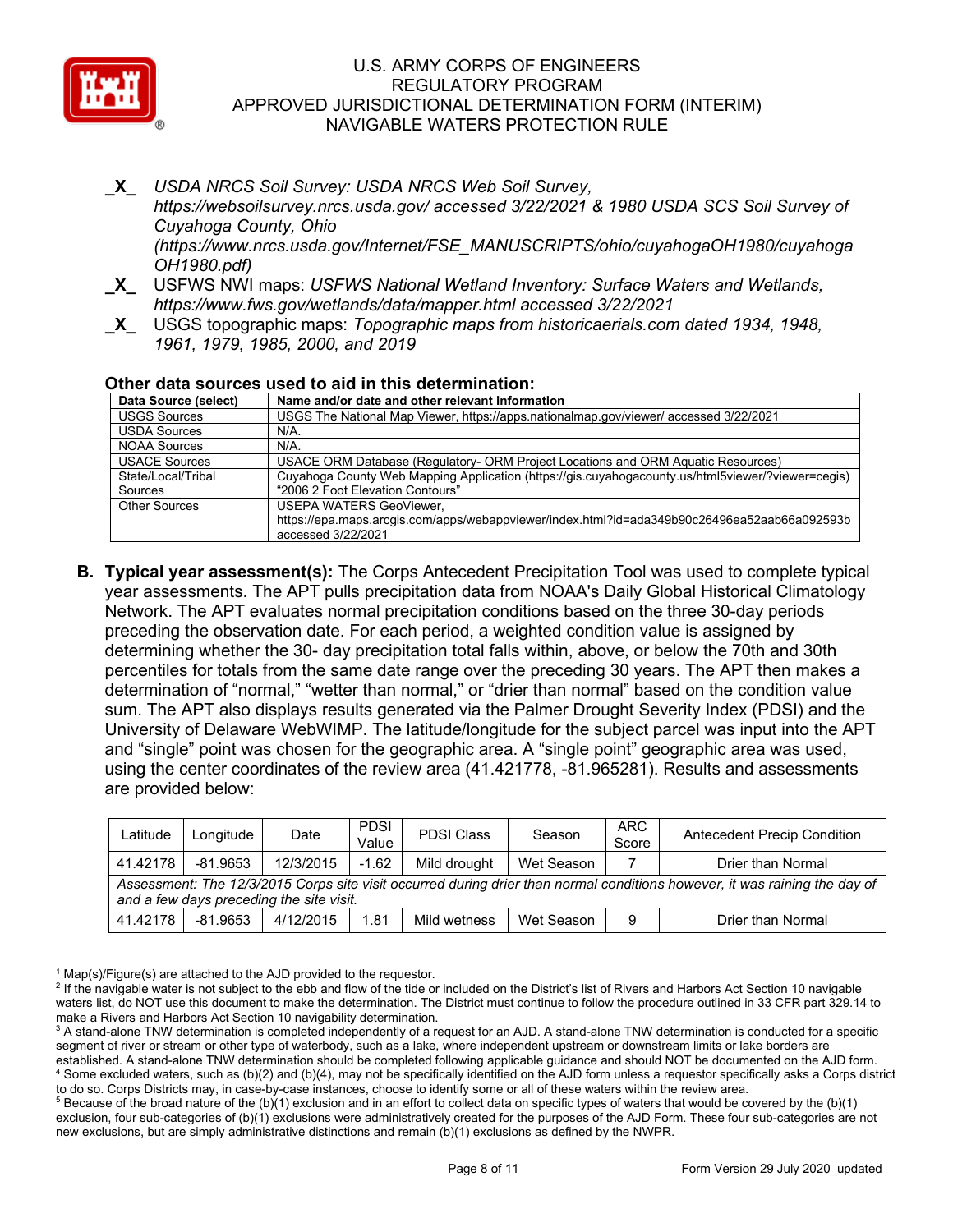

| Assessment: The 4/12/2015 aerial photograph was taken during drier than normal conditions. No rain was recorded<br>immediately preceding the date of the photograph. |            |            |         |                     |            |    |                          |  |  |  |
|----------------------------------------------------------------------------------------------------------------------------------------------------------------------|------------|------------|---------|---------------------|------------|----|--------------------------|--|--|--|
| 41.42178                                                                                                                                                             | -81.9653   | 11/12/2020 | 1.99    | Mild wetness        | Wet Season | 14 | <b>Normal Conditions</b> |  |  |  |
| Assessment: The 11/12/2020 aerial photograph was taken during normal conditions. A small amount of rain <0.25"<br>preceded the date of the photograph.               |            |            |         |                     |            |    |                          |  |  |  |
| 41.42178                                                                                                                                                             | -81.9653   | 4/7/2019   | 2.73    | Moderate<br>wetness | Wet Season | 13 | <b>Normal Conditions</b> |  |  |  |
| Assessment: The 4/7/2019 aerial photograph was taken during normal conditions. A small amount of rain <0.5" preceded                                                 |            |            |         |                     |            |    |                          |  |  |  |
| the date of the photograph.                                                                                                                                          |            |            |         |                     |            |    |                          |  |  |  |
| 41.42178                                                                                                                                                             | -81.9653   | 12/14/2018 | 2.76    | Moderate<br>wetness | Wet Season | 14 | <b>Normal Conditions</b> |  |  |  |
| Assessment: The 12/14/2018 aerial photograph was taken during normal conditions. No rain was recorded immediately                                                    |            |            |         |                     |            |    |                          |  |  |  |
| preceding the date of the photograph.                                                                                                                                |            |            |         |                     |            |    |                          |  |  |  |
| 41.42178                                                                                                                                                             | $-81.9653$ | 4/8/2017   | 1.06    | Mild wetness        | Wet Season | 16 | Wetter than Normal       |  |  |  |
| Assessment: The 4/8/2017 aerial photograph was taken during wetter than normal conditions. Several days of rain                                                      |            |            |         |                     |            |    |                          |  |  |  |
| preceded the date of the photograph.                                                                                                                                 |            |            |         |                     |            |    |                          |  |  |  |
| 41.42178                                                                                                                                                             | -81.9653   | 2/28/2006  | $-0.29$ | Normal              | Wet Season | 14 | <b>Normal Conditions</b> |  |  |  |
| Assessment: The 2/28/2006 aerial photograph was taken during normal conditions. A small amount of rain <0.25" occurred<br>on the date of the photograph.             |            |            |         |                     |            |    |                          |  |  |  |

# **C. Additional comments to support AJD:**

- The March 25, 2016 Approved Jurisdictional Determination indicated that the wetlands on-site all drain downslope northwest via overland flow into a drainageway which terminates at a catch basin. The catch basin flows underground for approximately 2 miles in a northerly direction until it outlets into a perennial tributary to French Creek near the intersection of Hilliard Boulevard and Bradley Road. Additionally, the March 25, 2016 Approved Jurisdictional Determination letter verified the presence of five wetlands within the review area and no tributaries or other waters were documented; the delineation verification was supported by a Corps site visit.
- Site visit photographs taken by the Corps on December 3, 2015 show the off-site drainageway as a very slight concave feature on the landscape. This feature is best described as a swale, lacks a defined channel, and does not have bed and banks. This feature carried a small amount of surface flow during the site visit and it was raining the day of the site visit.
- A review of aerial photography from ConnectExplorer [\(https://explorer.eagleview.com/index.php#\)](https://explorer.eagleview.com/index.php) indicates that neither the review area conditions nor surrounding land uses appear to have changed from the 4/12/15 photograph to the 11/12/20 photograph. The review area is bound to the northwest by residential development, to the northeast by Hillsborough Point Drive, to the southeast by Center Ridge Road and a residence, and to the southwest by commercial development.
- No tributaries are evident within the review area or the larger tract bound by Center Ridge Road, Muirfield Way, Prestwick Cross, and Hillsborough Point Drive as per a review of ConnectExplorer aerial imagery dated 4/12/15, 4/7/2019, 11/12/2020, 12/14/2018, and 4/8/2017 and Google Earth aerial imagery dated 2/28/2006. A review of this same aerial photography indicates that the closest potential (a)(1), (2), or (3) waters are as follows (based on aerial photography interpretation): apparent tributary ~1300 feet west of the

 $1$  Map(s)/Figure(s) are attached to the AJD provided to the requestor.

<sup>&</sup>lt;sup>2</sup> If the navigable water is not subject to the ebb and flow of the tide or included on the District's list of Rivers and Harbors Act Section 10 navigable waters list, do NOT use this document to make the determination. The District must continue to follow the procedure outlined in 33 CFR part 329.14 to make a Rivers and Harbors Act Section 10 navigability determination.

<sup>&</sup>lt;sup>3</sup> A stand-alone TNW determination is completed independently of a request for an AJD. A stand-alone TNW determination is conducted for a specific segment of river or stream or other type of waterbody, such as a lake, where independent upstream or downstream limits or lake borders are established. A stand-alone TNW determination should be completed following applicable guidance and should NOT be documented on the AJD form. <sup>4</sup> Some excluded waters, such as (b)(2) and (b)(4), may not be specifically identified on the AJD form unless a requestor specifically asks a Corps district to do so. Corps Districts may, in case-by-case instances, choose to identify some or all of these waters within the review area.

 $5$  Because of the broad nature of the (b)(1) exclusion and in an effort to collect data on specific types of waters that would be covered by the (b)(1) exclusion, four sub-categories of (b)(1) exclusions were administratively created for the purposes of the AJD Form. These four sub-categories are not new exclusions, but are simply administrative distinctions and remain (b)(1) exclusions as defined by the NWPR.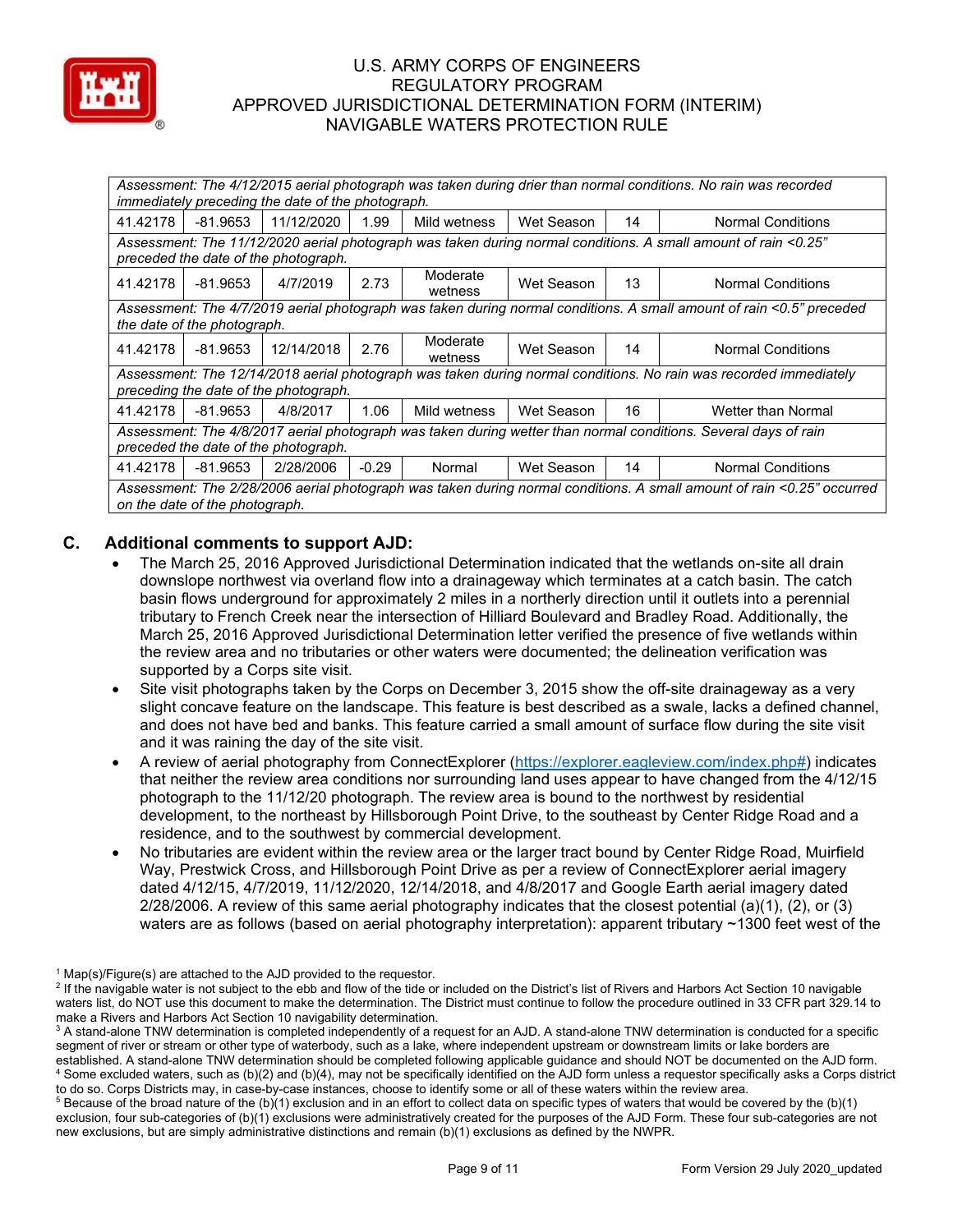

review area, apparent tributary ~800 feet south of the review area, apparent tributary ~1950 feet north of the review area, apparent pond/impoundment ~1850 feet northwest of the review area, and apparent tributary ~950 east of the review area (coincides with LRB-2018-01257). Additionally, the aerial photographs reviewed did not depict inundation by flooding between the identified potential (a)(1), (2), or (3) waters and the wetland.

- According to the Cuyahoga County Web Mapping Application [\(https://gis.cuyahogacounty.us/html5viewer/?viewer=cegis\)](https://gis.cuyahogacounty.us/html5viewer/?viewer=cegis) "2006 2 Foot Elevation Contours," the review area slopes down in a northwesterly direction from about 734' (IGDS Level 50) to approximately 716' (IGDS Level 50).
- The USFWS National Wetlands Inventory Surface Waters and Wetlands does not identify any wetland or riparian resources within the review area.
- The USGS National Map [\(https://apps.nationalmap.gov/viewer/\)](https://apps.nationalmap.gov/viewer/) does not identify any streams within the review area. The nearest identified streams (aerial distance) are as follows: 0.5 mile northwest of the review area (unnamed intermittent tributary to French Creek), 0.5 mile northeast of the review area (Unnamed intermittent tributary to Cahoon Creek), 0.9 mile southeast of the review area (intermittent Cahoon Creek, and 1.1 mile west of the review area (perennial unnamed tributary to French Creek).
- The USGS topographic maps (historicaerials.com) from 1934, 1948, 1961, 1979, 1985, 2000, and 2019 do not depict any streams, ditches, or wetlands within the review area.
- Historicaerials.com aerial photographs from 1952 and 1962 indicate the site was used for agriculture and possibly a tree farm. Linear signatures are visible on the aerials however, it is unclear if they are access roads or ditches. The Historicaerials.com aerial photographs from 1982, 1994, 2004, and 2017 show the entire review area as forested.
- USACE ORM project and aquatic resource data identify the nearest potential (a)(1), (a)(2), or (a)(3) water as an intermittent tributary approximately 950 feet of the review area (LRB-2018-01257 preliminary jurisdictional determination dated February 12, 2019). This intermittent tributary is separated from the wetland by roads and development.
- The 1980 USDA SCS Soil Survey of Cuyahoga County, Ohio [\(https://www.nrcs.usda.gov/Internet/FSE\\_MANUSCRIPTS/ohio/cuyahogaOH1980/cuyahogaOH1980.pdf\)](https://www.nrcs.usda.gov/Internet/FSE_MANUSCRIPTS/ohio/cuyahogaOH1980/cuyahogaOH1980.pdf) does not identify any stream or wetland features within the review area or immediately adjacent to the review area. Soils within the review area are identified as MtA- Mitiwanga silt loam 0-2% slopes (roughly the back half of the site, somewhat poorly drained, perched seasonal high water table at 12-20") and OsB-Oshtemo sandy loam 2-6% slopes (roughly the front half of the site, well drained, rapidly permeable, low potential for water impoundment).
- The NRCS Web Soil Survey does not identify any stream or wetland features within the review area or immediately adjacent to the review area. Soils within the review area are identified as MtA- Mitiwanga silt loam 0-2% slopes (roughly the back half of the site) and OsB- Oshtemo sandy loam 2-6% slopes (roughly the front half of the site).

MtA Properties and Qualities:

- Slope: 0 to 2 percent
- Depth to restrictive feature: 20 to 40 inches to lithic bedrock
- Drainage class: Somewhat poorly drained
- Capacity of the most limiting layer to transmit water (Ksat): Very low to high (0.00 to 2.00 in/hr)

 $1$  Map(s)/Figure(s) are attached to the AJD provided to the requestor.

<sup>&</sup>lt;sup>2</sup> If the navigable water is not subject to the ebb and flow of the tide or included on the District's list of Rivers and Harbors Act Section 10 navigable waters list, do NOT use this document to make the determination. The District must continue to follow the procedure outlined in 33 CFR part 329.14 to make a Rivers and Harbors Act Section 10 navigability determination.

<sup>&</sup>lt;sup>3</sup> A stand-alone TNW determination is completed independently of a request for an AJD. A stand-alone TNW determination is conducted for a specific segment of river or stream or other type of waterbody, such as a lake, where independent upstream or downstream limits or lake borders are established. A stand-alone TNW determination should be completed following applicable guidance and should NOT be documented on the AJD form. <sup>4</sup> Some excluded waters, such as (b)(2) and (b)(4), may not be specifically identified on the AJD form unless a requestor specifically asks a Corps district to do so. Corps Districts may, in case-by-case instances, choose to identify some or all of these waters within the review area.

 $5$  Because of the broad nature of the (b)(1) exclusion and in an effort to collect data on specific types of waters that would be covered by the (b)(1) exclusion, four sub-categories of (b)(1) exclusions were administratively created for the purposes of the AJD Form. These four sub-categories are not new exclusions, but are simply administrative distinctions and remain (b)(1) exclusions as defined by the NWPR.